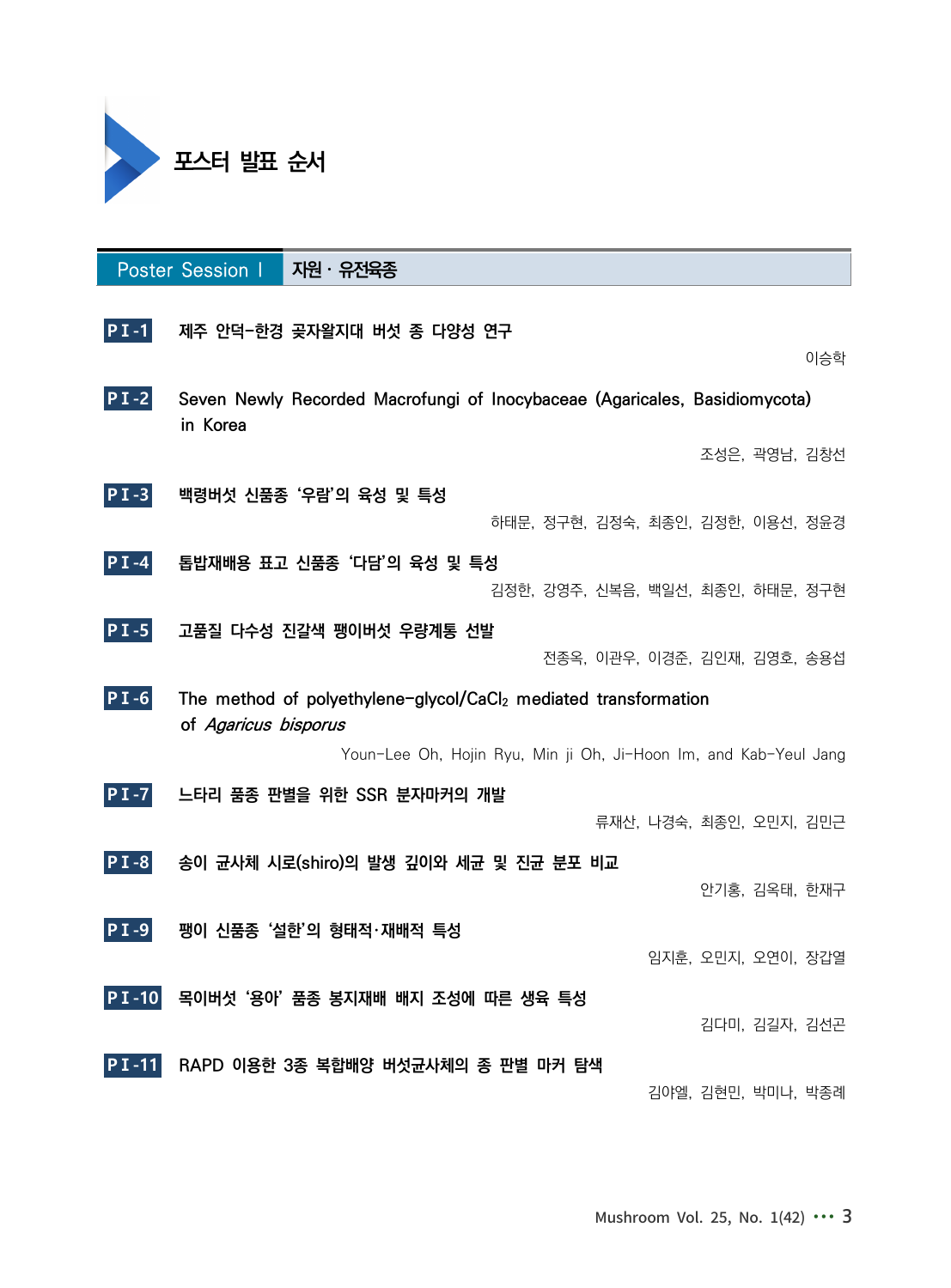|                                                  | <b>Poster Session II</b>                                 | 재배생리                                                                                                                                                      |                                                              |  |  |
|--------------------------------------------------|----------------------------------------------------------|-----------------------------------------------------------------------------------------------------------------------------------------------------------|--------------------------------------------------------------|--|--|
| PII-1                                            |                                                          | Characteristics of Fibrinolytic Enzymes of Bacillus licheniformis CY-24 Isolated from<br>Button Mushroom compost                                          |                                                              |  |  |
|                                                  |                                                          |                                                                                                                                                           | Gyeong-Jin Min, Eun-ji Lee, Hye-Sung Park, Chan-Jung Lee     |  |  |
| $ PII-2 $                                        |                                                          | 후배양 처리가 느타리버섯 주요품종의 생육에 미치는 영향                                                                                                                            | 이관우, 전종옥, 채문희, 김인재, 김영호, 송용섭                                 |  |  |
| $\left  \mathbf{P}\mathbf{\Pi }\text{-3}\right $ |                                                          | Protective effect on phytophthora bright disease and growth promotion of pepper plants<br>by the composted spent mushroom substrate of Hericium erinaceus |                                                              |  |  |
|                                                  |                                                          |                                                                                                                                                           | Nguyen Hong Phong, Hyun-Ji Seo, Chae-Young Mun, Hee-Wan Kang |  |  |
| $PII-4$                                          |                                                          | 꽃송이버섯( <i>Sparassis crispa</i> ) 균사생장에 적합한 엿기름 액체배지 조제 기술                                                                                                 | 허병수, 최규환, 조영민, 김희준                                           |  |  |
| $ PII-5 $                                        | 재배 및 자실체 특성                                              | 꽃송이버섯(Sparassis crispa)의 배양 중 광의 유무와 재배용기의 캡 종류에 따른                                                                                                       |                                                              |  |  |
|                                                  |                                                          |                                                                                                                                                           | 허병수, 최규환, 조영민, 김희준                                           |  |  |
| $ PII-6 $                                        |                                                          | 잎새버섯 봉지배지 배양기간이 수량에 미치는 영향                                                                                                                                | 이안수, 원헌섭, 황세정, 김기선, 고재영                                      |  |  |
| $ PII-7 $                                        |                                                          | 느타리류 배지발효시 커피박 첨가효과                                                                                                                                       |                                                              |  |  |
|                                                  |                                                          |                                                                                                                                                           | 이안수, 황세정, 김기선, 고재영                                           |  |  |
| $ PII-8 $                                        |                                                          | 흑피계종( <i>Oudemansiella raphanipes</i> )의 생물학적 특성 및 인공재배를 통한 자실체 형성                                                                                        | 남윤걸, 신종무, 강원율, 신평균                                           |  |  |
| $\mathbf{P}\mathbf{\Pi}$ -9                      |                                                          | 능이 균 기초배양 특성 및 최적 영양원(탄소원, 아미노산) 확인                                                                                                                       |                                                              |  |  |
|                                                  |                                                          |                                                                                                                                                           | 박혜성, 이은지, 민경진, 이찬중                                           |  |  |
| $\left  \mathbf{P}\mathbf{\Pi}$ -10              |                                                          | 양송이 재배주기별 공기중 미생물상 및 버섯파리 발생양상 변화                                                                                                                         |                                                              |  |  |
|                                                  |                                                          |                                                                                                                                                           | 박혜성, 이은지, 민경진, 이찬중                                           |  |  |
| $ PII-11 $                                       |                                                          | Changes of Fruiting Body Growth of <i>Lentinula edodes</i> in Sawdust Medium<br>by Addition of Food By-products                                           |                                                              |  |  |
|                                                  |                                                          | Ji-eun Jung, Tae-min Park, Ha-young Pyeon, Seong-ju Choi, Kyung-gu Min,                                                                                   | Youn-jin Park, Myoung-jun Jang                               |  |  |
| РШ-12.                                           | management                                               | Mushroom bacterial disease control and quality improvement Environmental                                                                                  |                                                              |  |  |
|                                                  | Woo-Sik Jo, Hyun-Ro Park, Seung-Han Kim, and Jong-Su Kim |                                                                                                                                                           |                                                              |  |  |